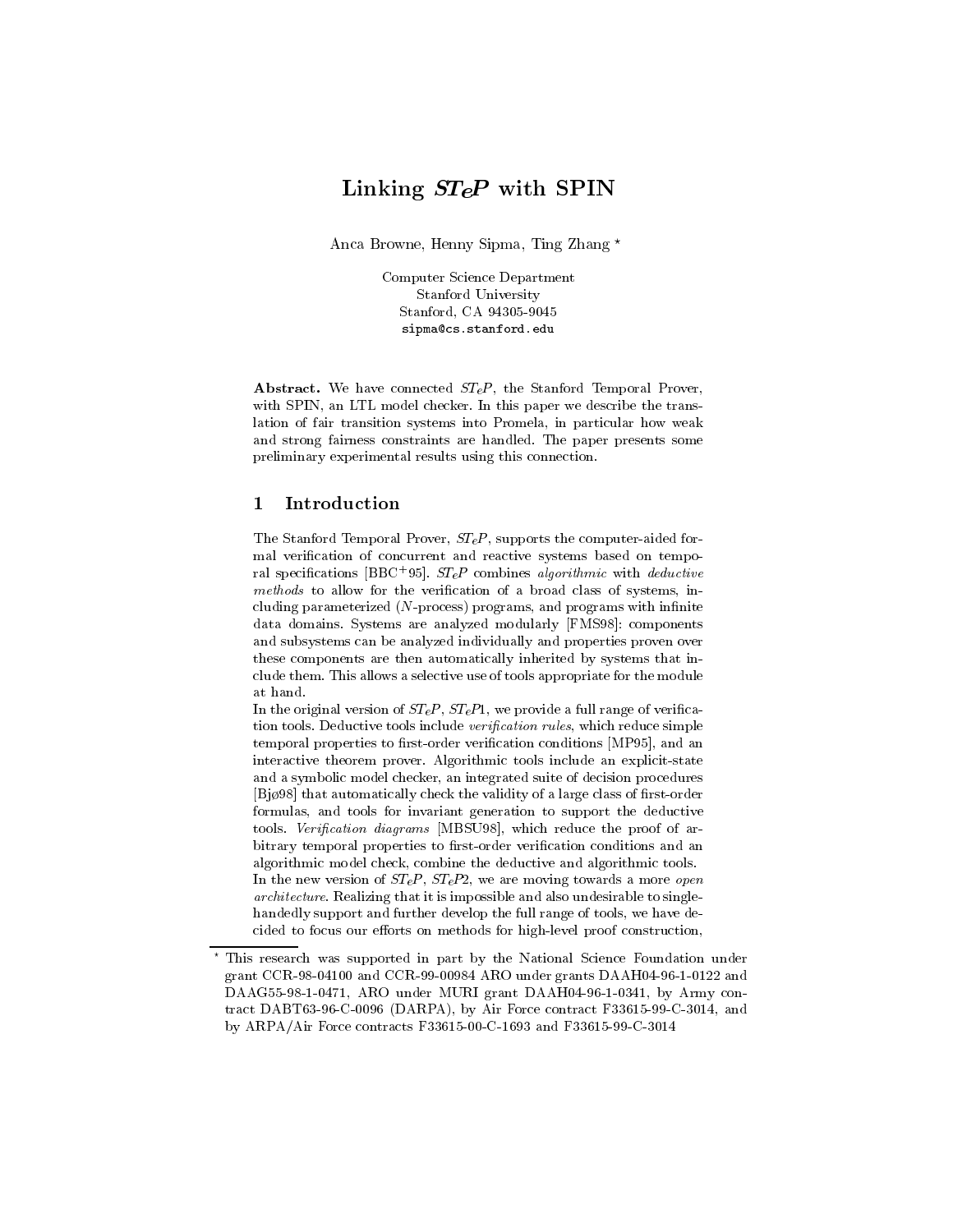including abstraction, modularity, diagrams, and hybrid system reduction, and take advantage of specialized, and highly optimized tools such as SPIN [Hol91,Hol97] to provide the algorithmic support.

In this abstract we describe the current interface between  $STeP$  and SPIN. As we have only recently started the integration, this work is still very much in progress; we are convinced that as we get more familiar with SPIN, many optimizations can be made. We also hope to benefit from input from more experienced SPIN users and developers.

### 2Computational Model and Specification Language

In  $STeP$  we represent reactive systems as *fair transition systems* (FTS)  $\mathcal{L}$  is a fair transition system if  $\{V, \{V\}, \{V\}, \{V\}, \{V\}, \{V\}, \{V\}, \{V\}$  and  $\mathcal{L}$  is a set of set of  $\mathcal{L}$  $\sim$  system variables V, decreasing a state space  $\sim$  , and initial conditions  $\sim$  , which is a subset of  $\Sigma$ , a set of transitions  $\mathcal T$ , each of which is a binary relation over  $\Sigma$ , describing how the system can move from one state to the next, and the *justice and compassion* requirements  $\mathcal{J} \subseteq \mathcal{T}$ , and  $\mathcal{C} \subset \mathcal{T}$ , respectively.

In our framework, we assume an *assertion language* based on first-order logic. - is expressed as an assertion over the system variables, and each transition  $\tau$  is described by its transition relation  $\rho_{\tau}(\mathcal{V}, \mathcal{V}')$ , an assertion over  $\nu$  and a set of  $\emph{primes}$   $varuose$   $\nu$  indicating their next-state values. We assume that  $\mathcal T$  includes an *idling transition*, whose transition relation is a series of the series of the series of the series of the series of the series of the series of the series is  $V = V'$ .

 $\ldots$  , and  $\alpha$  is an immediate sequence of states s $0, \frac{1}{2}, \ldots, \frac{1}{n}$  where s $0$  satisfies  $\sim$  and for every si there is a transition  $\sim$   $\sim$   $\sim$  such that  $\langle s_i, s_{i+1} \rangle$  satisfy .

The fairness requirements state that just (or *weakly fair*) transitions  $2 \times 2$  cannot be continuously enabled with the being taken. Compassionate (or *strongly fair*) transitions cannot be enabled infinitely often without being taken. Every compassionate transition is also just. A  $computation$  is a run that satisfies these fairness requirements.

Properties of systems are expressed as formulas in linear-time temporal  $logic$  (LTL). Assertions, or state-formulas, are first-order formulas with no temporal operators, and can include quantifiers. Temporal formulas are constructed from assertions, boolean connectives, and the usual  $fu$ ture (1  $\sim$  1  $\sim$  1  $\sim$  1  $\sim$  1  $\sim$  1  $\sim$  1  $\sim$  1  $\sim$  1  $\sim$  1  $\sim$  1  $\sim$  1  $\sim$  1  $\sim$  1  $\sim$  1  $\sim$  1  $\sim$  1  $\sim$  1  $\sim$  1  $\sim$  1  $\sim$  1  $\sim$  1  $\sim$  1  $\sim$  1  $\sim$  1  $\sim$  1  $\sim$  1  $\sim$  1  $\sim$  1  $\sim$  1  $\sim$  1  $\sim$ tors [MP95]. A *model* of a temporal property  $\varphi$  is an infinite sequence of states  $s_1, s_2, \ldots$  that satisfies  $\varphi$ . For a system S, we say that  $\varphi$  is S-valid if all the computations of  $\mathcal S$  are models of  $\varphi.$ 

#### 3Translating FTS into Promela

To enable model checking with SPIN, the FTS must be translated into Promela, the system description language of SPIN. Since the definition of a transition system in  $STeP$  is very general, the translation is applicable only to a subset of transition systems, namely those (1) that are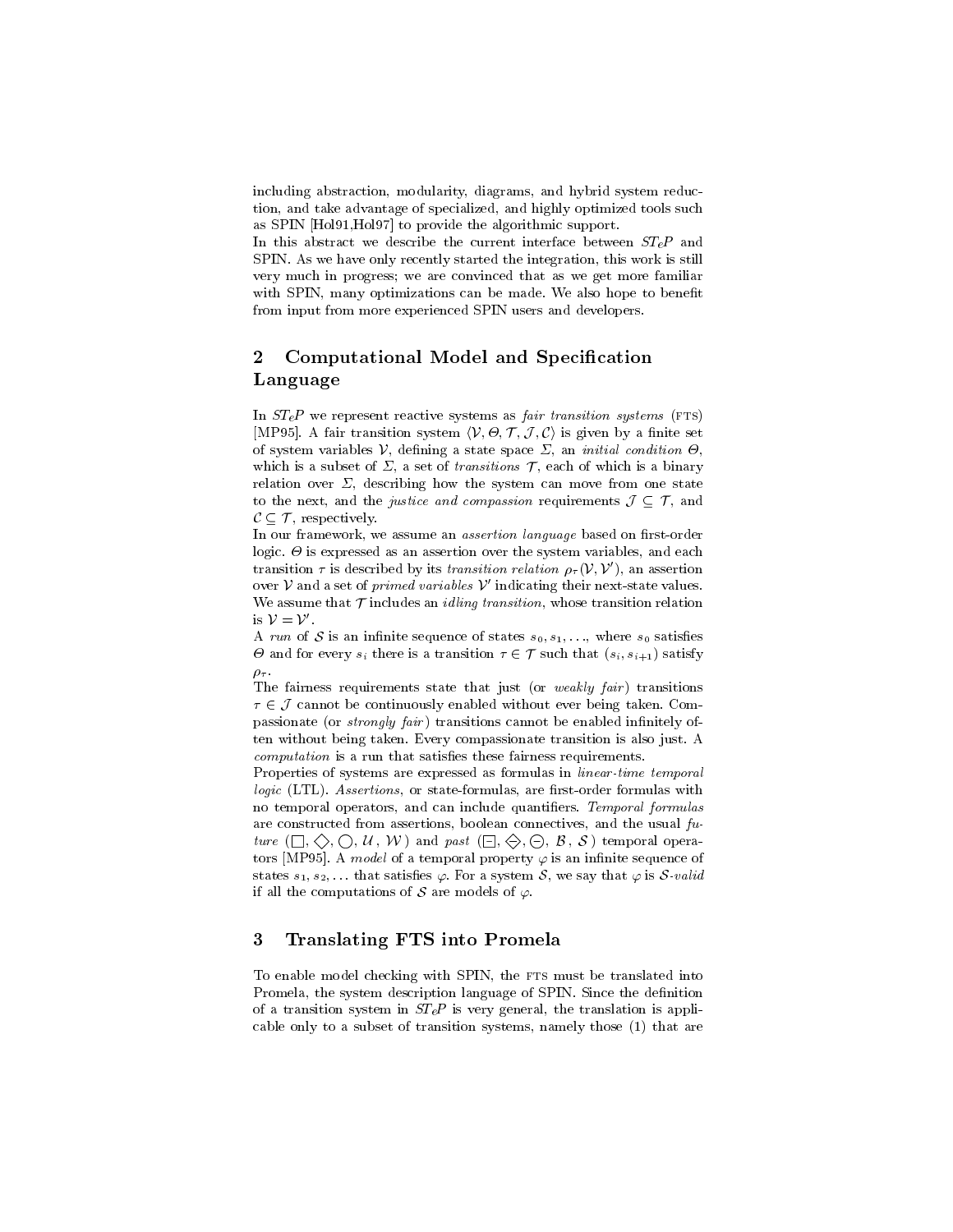syntactically finite-state (that is, all datatypes are finite), and  $(2)$  whose transition relations are all of the form

$$
\rho_{\tau} = \bigvee_i \rho_{\tau^{\,i}}
$$

with  $\tau$  being called a mode of  $\tau,$  and

$$
\rho_{\tau^{\,i}} = \mathit{enabled}(\tau^{\,i}) ~\wedge~ \bigwedge_{v \,\in\, \mathcal{V}} \mathit{action}(v)
$$

where  $\emph{enaoleal}\ \tau$  ) is an assertion over unprimed variables, characterizing the set of states on which  $\tau$  is enabled, and  $\mathit{action}(v)$  :  $v~=~e,$  with  $e$ an expression over unprimed variables.

 $\mathbf{r}$  , transition system is a space into  $\mathbf{r}$  is translated into Promedia by , and an initial process for a set  $\alpha$  , and one process for each transsition  $\tau \in \mathcal{T}$ , as shown in Figure 1. The translation strategy reflects the intuition that a transition represents a single atomic process, and the modes of the transition correspond to the different activities of the process.

$$
\begin{aligned}\n\text{proctype } P_{\tau} \left( \right) & \{ \\
\quad \text{do} \\
\quad \vdots \quad \text{atomic} \ \{\text{enabled}(\tau^1) \to \text{action}(\tau^1); \} \\
&\vdots \\
\quad \vdots \quad \text{atomic} \ \{\text{enabled}(\tau^n) \to \text{action}(\tau^n); \} \\
&\text{od} \\
\end{aligned}
$$



The translation of the  $ST_eP$  LTL specification to SPIN format is straightforward. SPIN automatically generates a stuttering-closed automaton from any future LTL formula without the  $\bigcirc$  (next-state) operator.

#### 3.1Handling Fairness Constraints

In  $STeP$  transitions may be unfair, weakly fair or strongly fair. SPIN supports weak fairness at the level of the processes, and thus by translating each transition into a separate proctype, each transition is, by default, modeled as weakly fair.

Unfair transitions simulate possibly non-terminating statements. They are modeled in Promela by adding an empty statement to the transition process, as shown in Figure 2. Note that the *idling transition*  $\tau_I$  is unfair and is included in every Promela program translated from an FTS.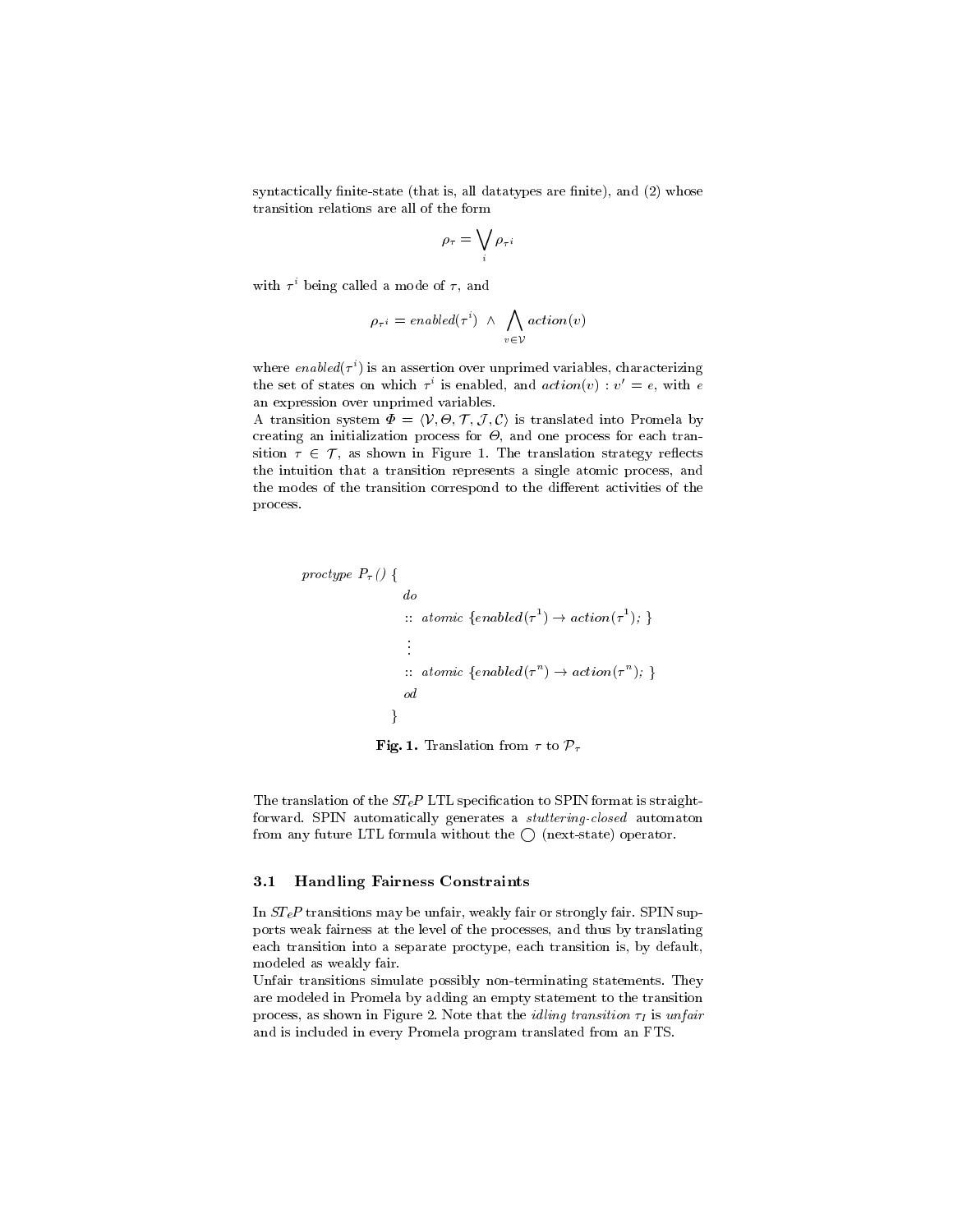```
proctype P_{\tau} () {
                                    do
                                     :: atomic {enabled(\tau); }
                                                                                          and the contract of the contract of the contract of the contract of the contract of the contract of
                                     :: atomic \{enabeled(\tau) \rightarrow action(\tau) : \}and the contract of the contract of the contract of the contract of the contract of the contract of the contract of
                                     :: atomic {enabled(\tau ); }
                                     : a \text{tomic} \ \{enablea(\tau^+) \rightarrow actron(\tau^+); \ \}od
                               \}
```
Fig. 2. Translation from  $\tau$  to  $P_{\tau}$ 

Strong fairness states that if a transition is enabled infinitely often it must be taken infinitely often. This property can be expressed in LTL as

<sup>0</sup> <sup>1</sup> enabled( ) ! <sup>0</sup> <sup>1</sup> taken( )

A convenient way to represent the predicate  $taken(\tau)$  is by introducing a new global variable  $t : [1 \dots N]$ , with  $N = |\mathcal{T}|$ , to V and to augment every transition  $\tau_i \in \mathcal{T}$  (assuming an arbitrary order on  $\mathcal{T}$ ) with the assignment  $t = i$ . Now the predicate  $take n(\tau_i)$  can be expressed by

 $taken(\tau_i) \Longleftrightarrow t = i$ 

We now can incorporate the strong fairness requirements in the specification as follows:

$$
\varPhi = \left(\bigwedge_{\tau \in \mathcal{T}}\left(\Box\bigdiamondsuit e \text{ \textit{n} abled}(\tau) \to \Box\bigdiamondsuit \text{ \textit{t} aken}(\tau)\right)\right) \to \varphi
$$

Note that the validity of safety properties is independent of the fairness requirements of the system, so for proofs of safety formulas (cur rently identied by a conservative syntactic check) the strong fairness constraints are omitted from the specification for obvious efficiency reasons.

#### 4Implementation and Preliminary Results

Implementation The current interface between STeP and SPIN is file-based. Upon clicking the SPIN button on the  $ST<sub>e</sub>P$  user interface, the transition system is translated into Promela and stored in a file. Then SPIN is invoked to generate a never claim for the specification in another file, and SPIN is run on these two files, to generate the C-files. The C-files are compiled and the resulting file  $pan$  is executed, currently with search depth  $10,000$ . The output of all these steps is collected in a log file, which, upon completion of pan is examined by  $ST<sub>e</sub>P$  to determine the result of the model checking. There are three types of outcomes: (1) SPIN found a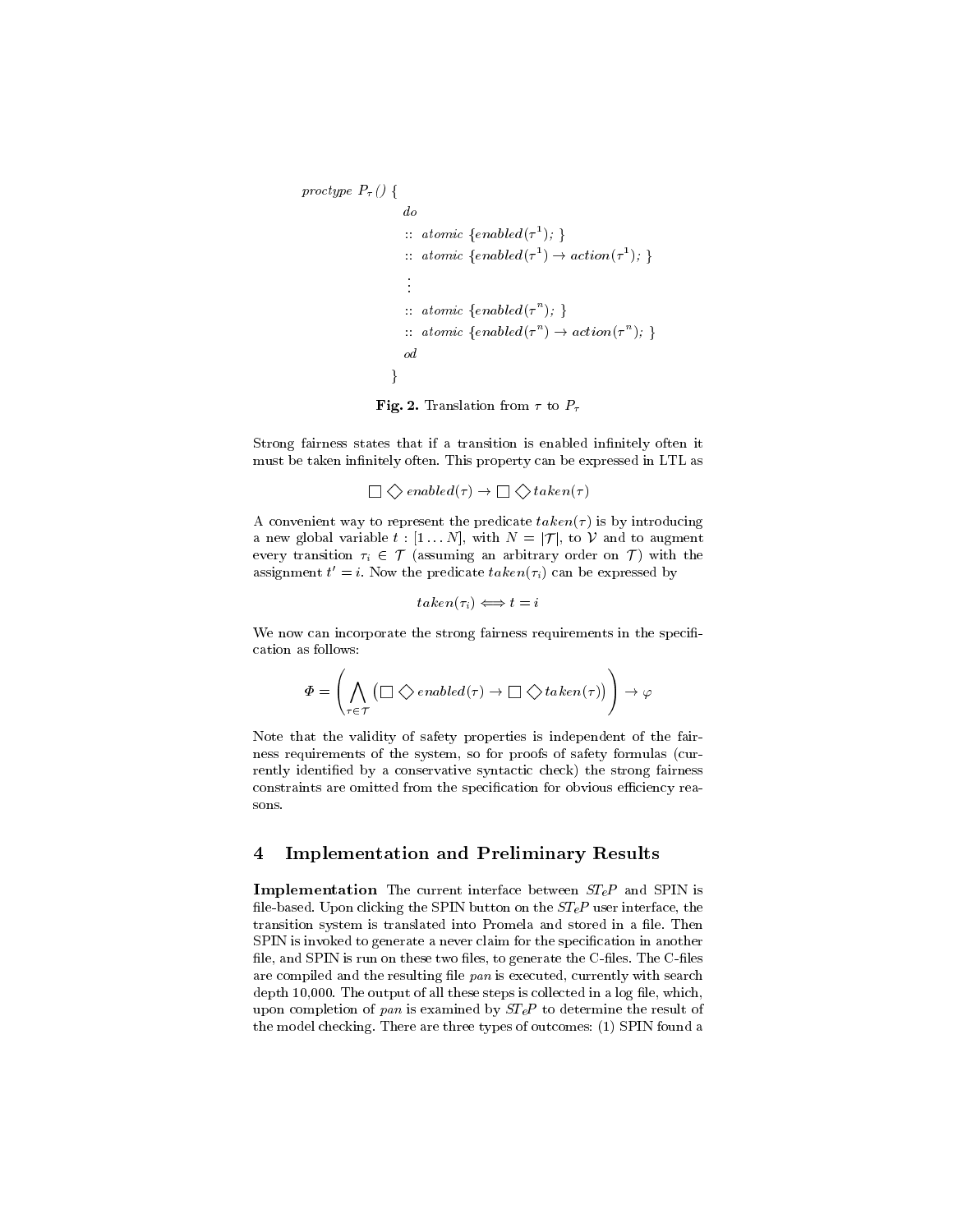| Peterson's Algorithm (12 proctypes)                |                                  |                                       |                                                                                  |
|----------------------------------------------------|----------------------------------|---------------------------------------|----------------------------------------------------------------------------------|
| Metric                                             | Mutual Exclusion                 | Accessibility                         | One Bounded Overtaking                                                           |
| Formula Template $\varphi$                         | $\neg(p \wedge q)$               | $(p \rightarrow \cdot$<br>(q)         | $(p \rightarrow q_1 W q_2 W q_3 W q_4)$                                          |
| Automaton $\neg \varphi$ Size (lines)              | 9                                | 11                                    | 163                                                                              |
| Automaton $\neg \varphi$ Generation Time           | 0 <sub>m</sub> 0.01 <sub>s</sub> | 0 <sub>m</sub> 0.00 <sub>s</sub>      | 7m25.04s                                                                         |
| Verification Time                                  | 0m0.19s                          | 0 <sub>m</sub> 0.33 <sub>s</sub>      | 0m0.22s                                                                          |
| Verification Result                                | True                             | True                                  | True                                                                             |
| Semaphores (10 proctypes)                          |                                  |                                       |                                                                                  |
| Metric                                             | Mutual Exclusion Accessibility   |                                       | One Bounded Overtaking                                                           |
| Formula Template $\varphi$                         | $\neg (p \wedge q)$              | $(p \rightarrow$                      | $ (p \rightarrow q_1 \, \mathcal{W} q_2 \, \mathcal{W} q_3 \, \mathcal{W} q_4) $ |
| Automaton $\neg \varphi$ Size (lines)              | 9                                | 166                                   | 163                                                                              |
| Automaton $\neg \varphi$ Generation Time           | 0 <sub>m</sub> 0.01 <sub>s</sub> | 1m11.78s                              | 6m55.91s                                                                         |
| Verification Time                                  | 0 <sub>m</sub> 0.08 <sub>s</sub> | 0 <sub>m</sub> 0.50 <sub>s</sub>      | 0 <sub>m</sub> 0.10 <sub>s</sub>                                                 |
| Verification Result                                | True                             | True                                  | False                                                                            |
| Dining Philosophers (6 philosophers, 42 proctypes) |                                  |                                       |                                                                                  |
| Metric                                             | Mutual Exclusion Accessibility   |                                       | One Bounded Overtaking                                                           |
| Formula Template $\varphi$                         | $\neg (p \wedge q)$              | $(p \rightarrow$<br>$\rightarrow$ q). | $(p \rightarrow q_1 \, \mathcal{W} q_2 \, \mathcal{W} q_3 \, \mathcal{W} q_4)$   |
| Automaton $\neg \varphi$ Size (lines)              | 9                                |                                       | 163                                                                              |
| Automaton $\neg \varphi$ Generation Time           | 0 <sub>m</sub> 0.00 <sub>s</sub> | $\blacksquare$                        | 7m17.63s                                                                         |
| Verification Time                                  | 3m58.94s                         |                                       | 0 <sub>m</sub> 0.66 <sub>s</sub>                                                 |
| Verification Result                                | True                             | $\blacksquare$                        | False                                                                            |

\*Above results obtained using SPIN 3.3.10 on Sun Ultra 2 with Solaris 2.6

### Table 1. Experiment Results

counterexample, in which case it generates a file  $step.train$ , (2) the search depth is exceeded, or (3) the property is valid. The current translation only applies to unparameterized transition systems. We are currently extending it parameterized transition systems with a fixed number of processes.

 $\bf r$  reliminary Experimental Results we tested our current implementation on some typical properties (mutual exclusion, accessibility and 1-bounded overtaking) for three classic concurrent programs (Semaphores, Peterson's algorithm and Dining Philosophers) [MP95]. The results are shown in Table 1. Note that accessibility is a liveness property while the other two are safety properties. In the Semaphores case, the increase of automaton size for accessibility is due to the incorporation of two strong fairness conditions. For the Dining Philosophers  $\frac{1}{1}$  case, with 12 strong fairness conditions, the automaton could not be constructed, because it was too large.

## References

[BBC+ 95] N.S. Bjrner, A. Browne, E.S. Chang, M. Colon, A. Kapur, Z. Manna, H.B. Sipma, and T.E. Uribe. STeP:

<sup>1</sup> There are six philosophers in total, each of which is represented by seven transitions. Of the seven transitions, two are semaphore requests which are compassionate. See [MP95] page 199 for details.